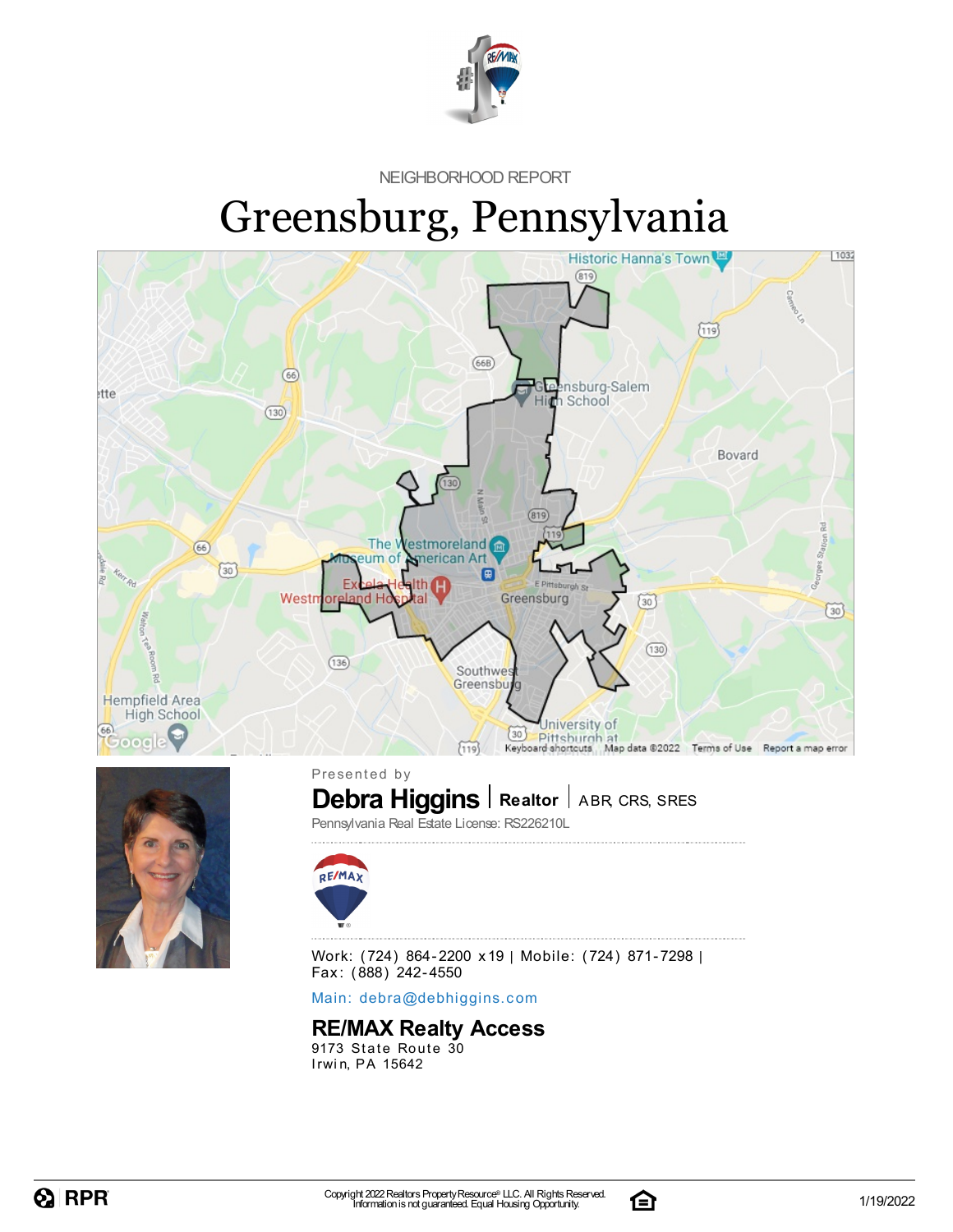

## Neighborhood: Housing Stats and Charts

|                                                         | Greensburg | <b>Westmoreland County</b> | Pennsylvania | <b>USA</b> |
|---------------------------------------------------------|------------|----------------------------|--------------|------------|
| <b>Median Estimated Home Value</b>                      | \$222K     | \$212K                     | \$269K       | \$303K     |
| <b>Estimated Home Value 12-Month Change</b>             | $+5.1\%$   | $+2.3%$                    | +8.6%        | $+19.6%$   |
| <b>Median List Price</b>                                | \$195K     | \$173K                     | \$239K       | \$130K     |
| <b>List Price 1-Month Change</b>                        | $+2.9%$    | $-1.1\%$                   | $-0.4\%$     | $-8.5%$    |
| List Price 12-Month Change                              | $+5.1\%$   | $+4.8%$                    | $+6.2\%$     | $+0.8%$    |
| <b>Median Home Age</b>                                  | 19         | 22                         | 53           | 42         |
| Own                                                     | 49%        | <b>77%</b>                 | 69%          | 64%        |
| Rent                                                    | 51%        | <b>23%</b>                 | 31%          | 36%        |
| \$ Value of All Buildings for which Permits Were Issued |            | \$122M                     | \$5.08B      | \$307B     |
| % Change in Permits for All Buildings                   |            | $-4\%$                     | $+7%$        | +13%       |
| % Change in \$ Value for All Buildings                  |            | $+10%$                     | +9%          | $+10%$     |

#### Median Sales Price vs. Sales Volume

Thischart comparesthe price trend and salesvolume for homesin an area. Home pricestypically followsales volume, with a time lag, since sales activity isthe driver behind price movements.

Data Source: Public recordsand listings data

Update Frequency: Monthly

Median Sales Price Public Records Median Sales Price Listings Sales Volume

Public Records Sales Volume

Listings



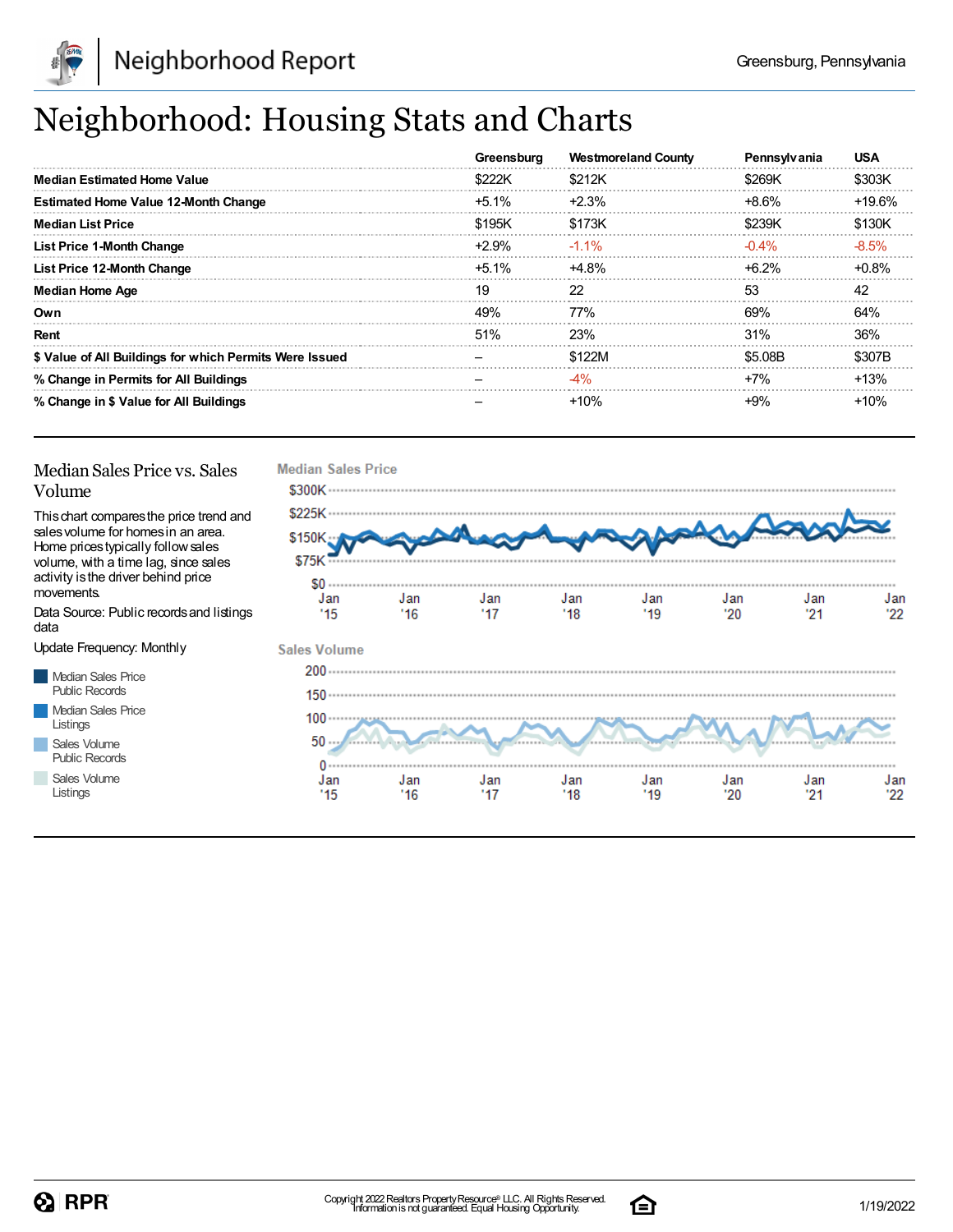

#### Median Listing Price vs. Listing Volume

Thischart comparesthe listing price and listing volume for homesin an area. Listing prices often follow listing volume, with a time lag, because supply can drive price movements.

Data Source: On- and off-market listings sources

Update Frequency: Monthly

**Median List Price** Listing Volume



#### Price Range of Homes Sold

Thischart showsthe distribution of homes reported sold in the past six monthswithin different price rangesin the area of your search. The amount shown for the subject property is sold data where available, or the property's estimated value when salesdata are unavailable (such asa non-disclosure state) or provided in range format.

Data Source: Public records data Update Frequency: Monthly

Sales Count By Price Range

#### Price per Square Foot of Homes Sold

Thischart showsthe distribution of homes reported sold in the past six monthsat different pricesper square foot (living area sourced from public records).

Data Source: Public records data

Update Frequency: Monthly

Sales Count By Price Per Sq Ft





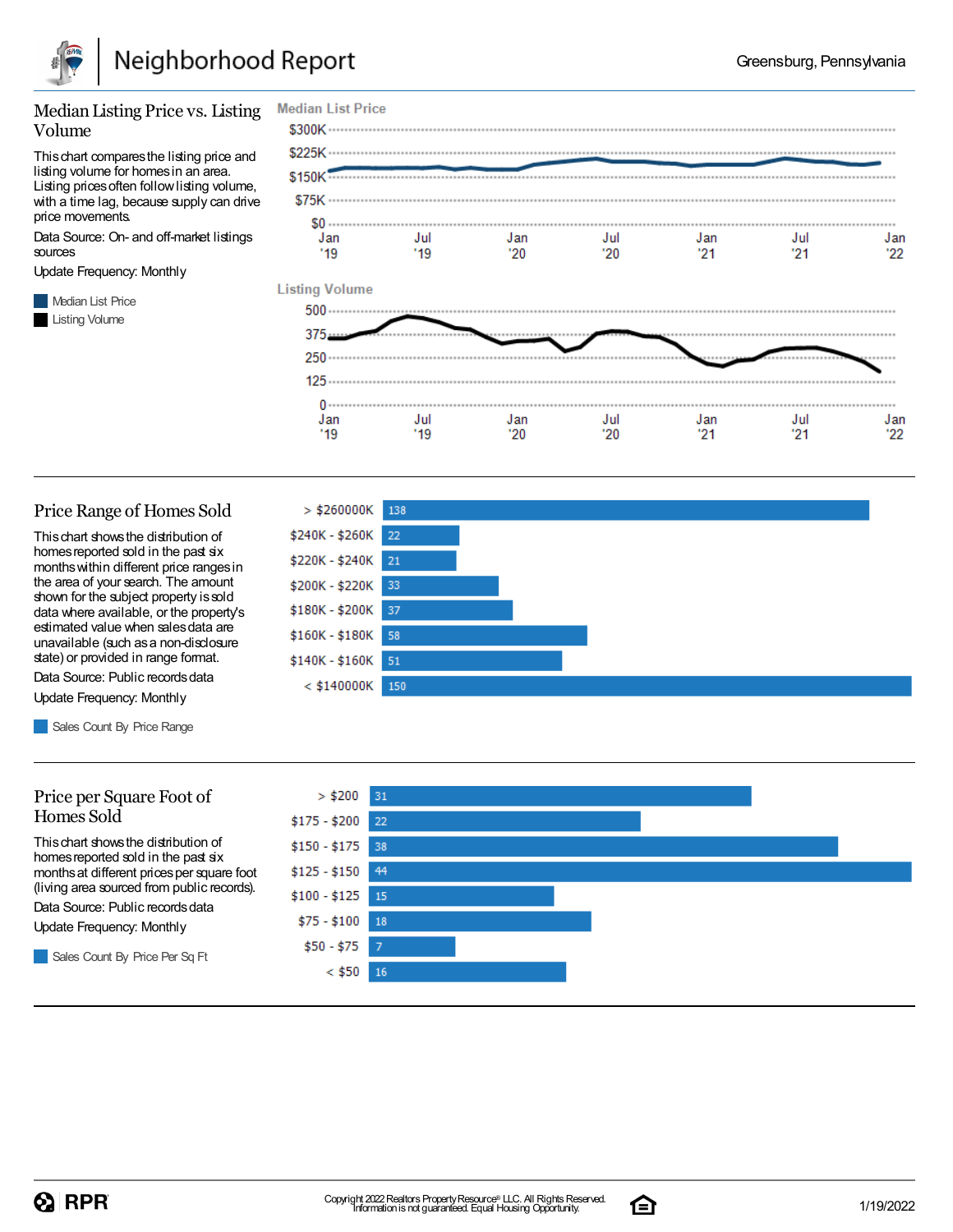

### Neighborhood Report

 $30 - 40$  $20 - 30$ 

 $10 - 20$ 

 $< 10$ 10

49

33



Data Source: Public records data Update Frequency: Monthly

Sales Count by Age of House

Copyright 2022Realtors PropertyResource® LLC. All RightsReserved. Informationis not guaranteed. Equal Housing Opportunity. 1/19/2022

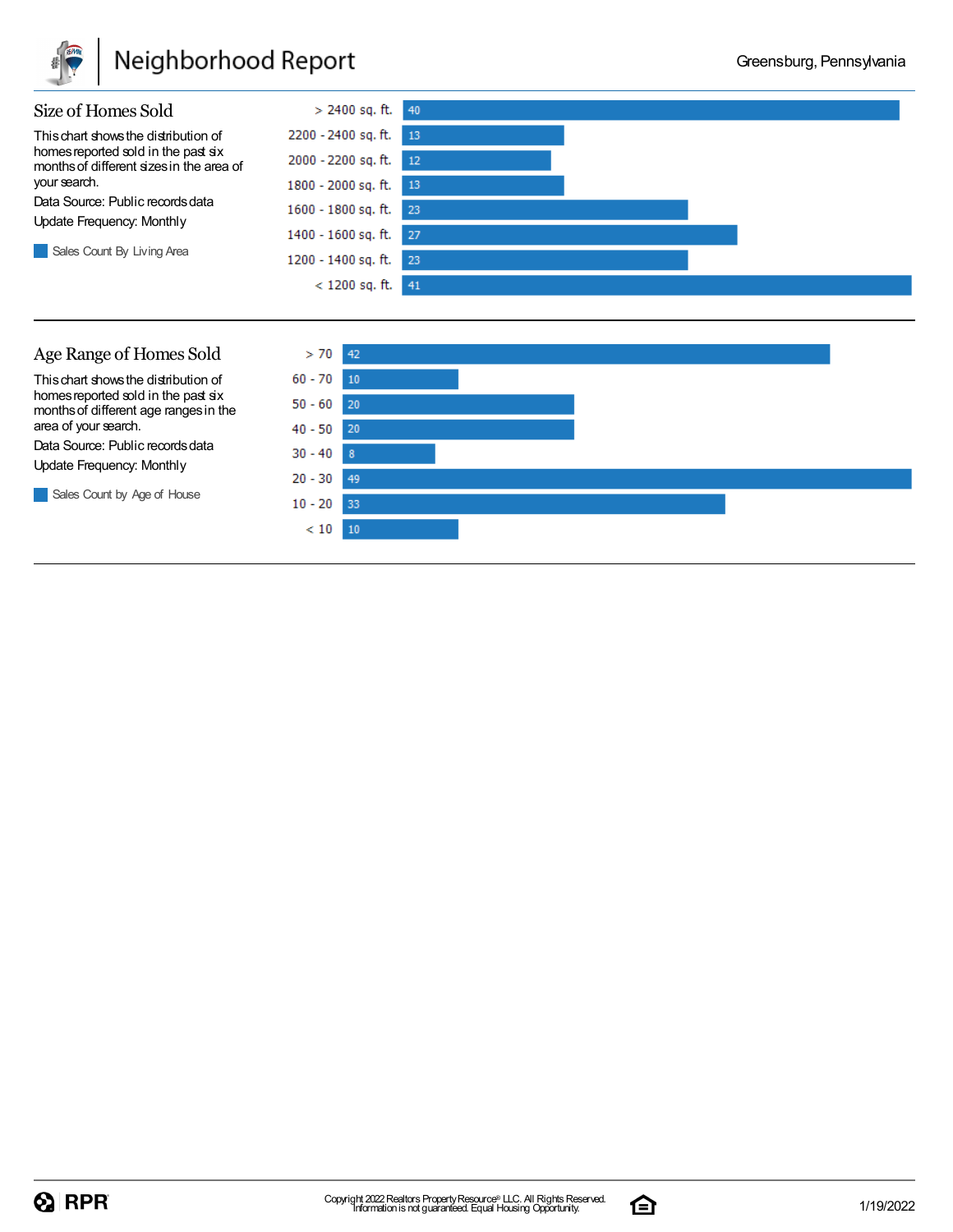

## Neighborhood: People Stats and Charts

|                          |        | Westmoreland County | 'anıa   | USA  |
|--------------------------|--------|---------------------|---------|------|
| Population               | 14.3K  | 353K                | 12.8M   | 325M |
| 'ation Density per Sq Mi | .52K   | 343                 | 286     |      |
| ation Change since 2010  | . 7%   | $-1.9\%$            | $+3.4%$ | 7%   |
| <b>Median Age</b>        |        |                     |         | 38   |
| Male / Female Ratio      | $14\%$ | 49%                 | 49%     | 49%  |

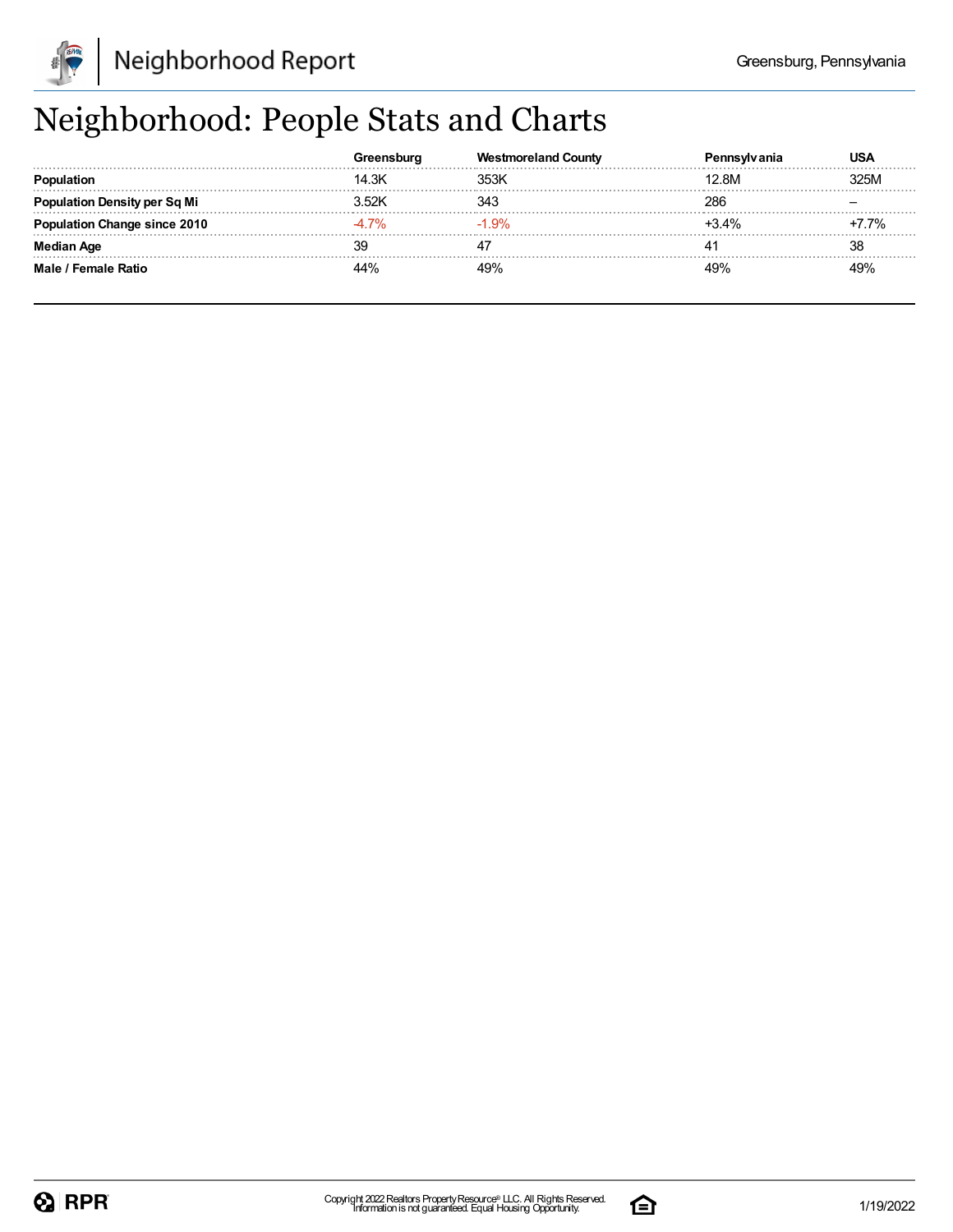

### Neighborhood Report



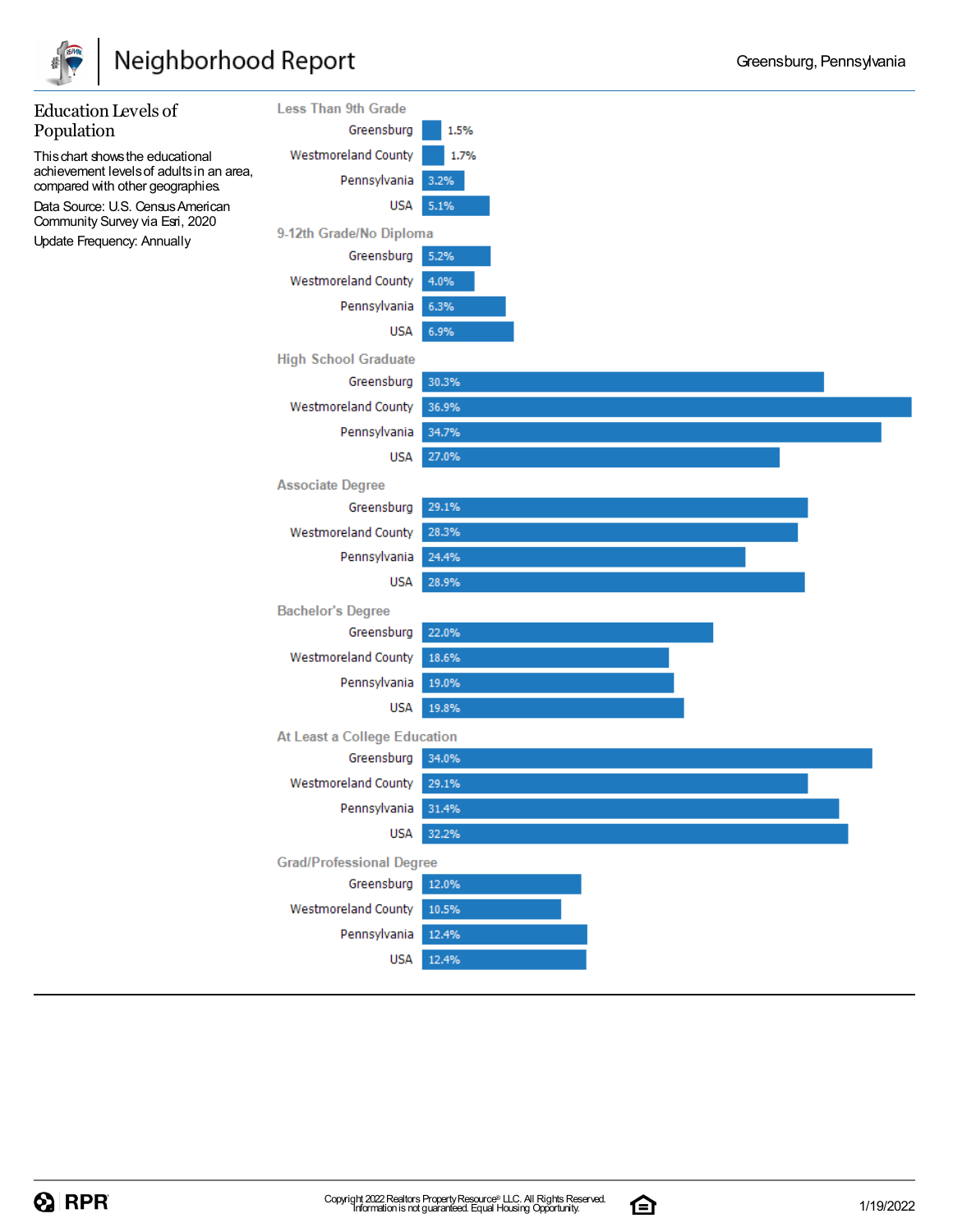



#### Presidential Voting Pattern

Thischart showshowresidentsof a county voted in the 2020 presidential election.

Data Source: USElectionAtlas.org Update Frequency: Quadrennially

 $\Omega$  RPR

Votes Democrat 37.6%

61.3%

Votes Republican

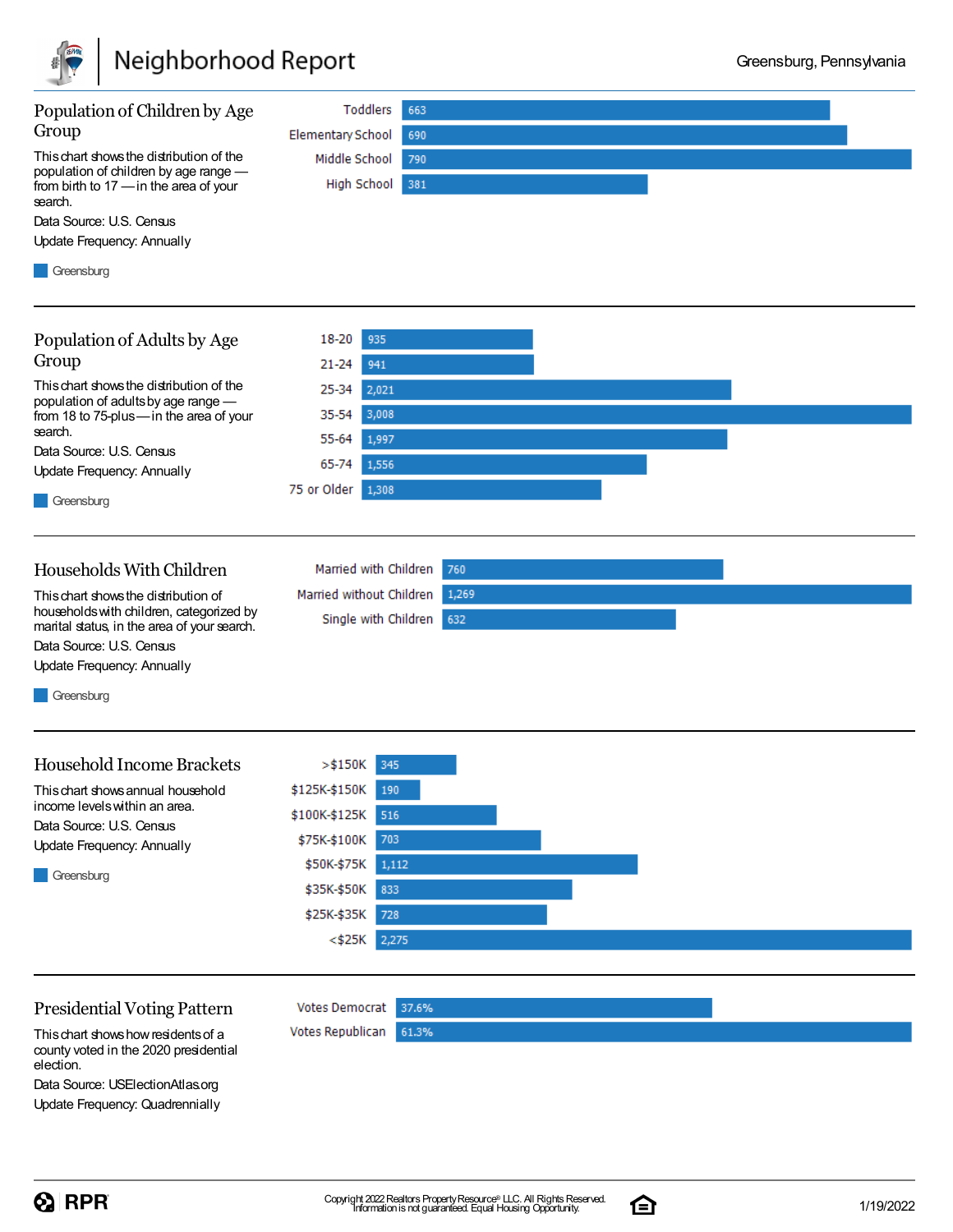

## Neighborhood: Economic Stats and Charts

|                         | stmoreland County | 'anıa    | USA      |
|-------------------------|-------------------|----------|----------|
| Income Per Capita       | \$34.274          | \$34 352 | \$34.103 |
| Median Household Income | \$60.471          | \$61.744 | ን ጸ43    |
| <b>Rate</b>             | 4.1%              | 4.3%     | 1 2%     |
| Number                  | 7.06K             | 267K     |          |
| Number                  | 164K              | 5.95M    |          |
| Labor Force Number      |                   |          |          |



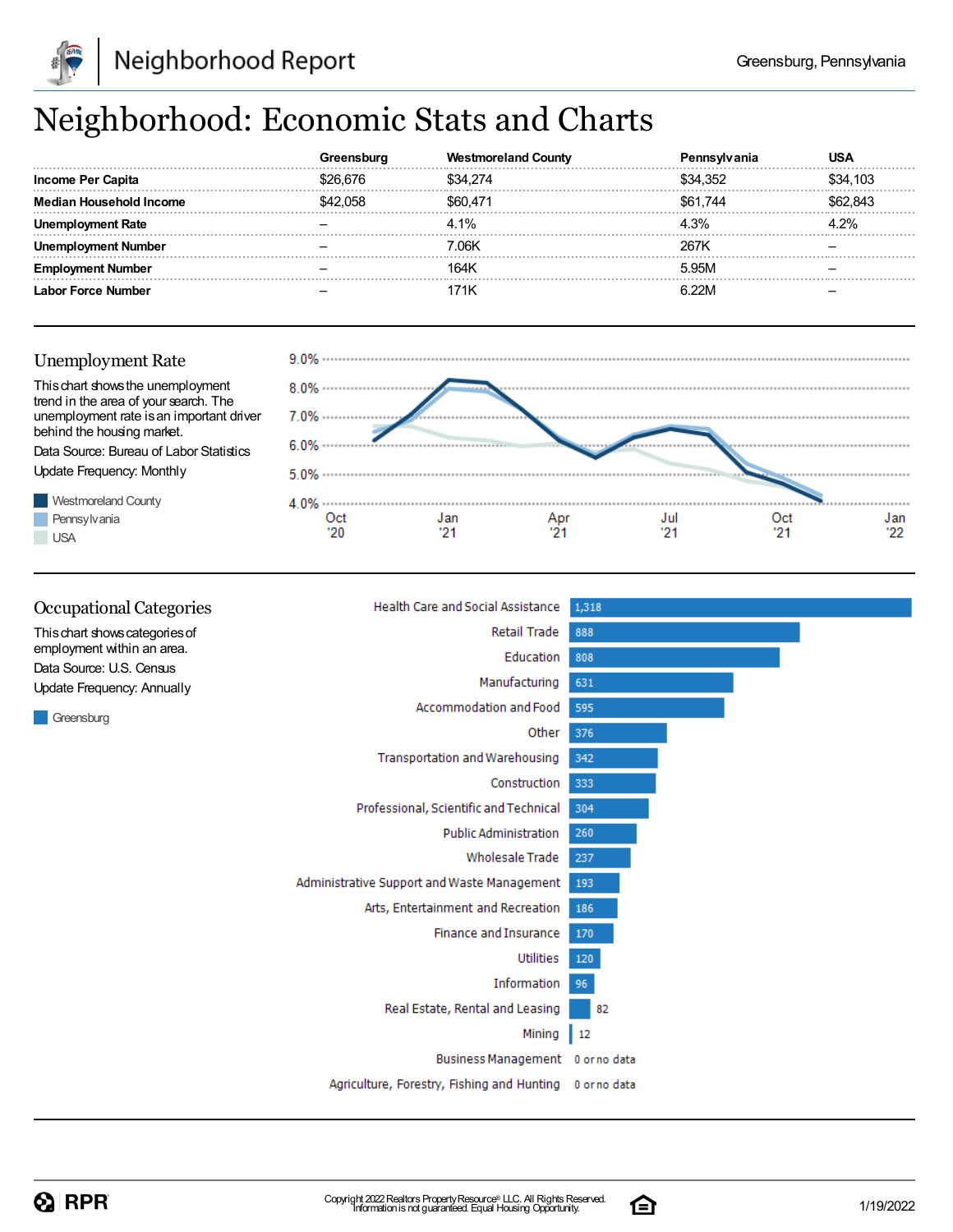

## Neighborhood: Quality of Life Stats and Charts

Quality of Life in 15601

|                                                         |       | <b>Westmoreland County</b> |       |  |
|---------------------------------------------------------|-------|----------------------------|-------|--|
| Elevation (in feet)                                     | Ⅰ.836 | 1.884                      |       |  |
| Annual Rainfall (in inches)                             | 45    | 42.17                      | 41.91 |  |
| <b>Annual Snowfall (in inches)</b>                      | 30.05 | 42.77                      | 45.69 |  |
| Days of Full Sun (per year)                             |       | 67                         |       |  |
| Travel Time to Work (in minutes)                        |       |                            |       |  |
| <b>Water Quality - Health Violations</b>                |       |                            |       |  |
| <b>Water Quality - Monitoring and Report Violations</b> |       |                            |       |  |
| <b>Superfund Sites</b>                                  |       |                            | 136   |  |
| <b>Brownfield Sites</b>                                 | 'es   | Yes                        | /es   |  |

| Average Commute Time                                           | <15 Minutes 45.0%   |  |
|----------------------------------------------------------------|---------------------|--|
| This chart shows average commute times                         | 15-30 Minutes 29.9% |  |
| to work, in minutes, by percentage of an<br>area's population. | 30-45 Minutes 11.4% |  |
| Data Source: U.S. Census                                       | 45-60 Minutes 5.5%  |  |
| Update Frequency: Annually                                     | $>1$ Hour 8.3%      |  |
| $\blacksquare$                                                 |                     |  |

Greensburg

| How People Get to Work                                                           | Drive/Carpool/Motorcycle | 5,832                   |  |
|----------------------------------------------------------------------------------|--------------------------|-------------------------|--|
| This chart shows the types of                                                    | Walk                     | 404                     |  |
| transportation that residents of the area<br>you searched use for their commute. | Work at Home             | $-172$                  |  |
| Data Source: U.S. Census                                                         | <b>Public Transit</b>    | 162                     |  |
| Update Frequency: Annually                                                       | Bicycle                  | $\overline{\mathbf{0}}$ |  |
|                                                                                  |                          |                         |  |
| <b>Average Monthly</b>                                                           | Avg. January Min. Temp   | 20                      |  |
| Temperature                                                                      | Avg. January Max. Temp   | -36                     |  |
| This chart shows average temperatures in                                         | Avg. July Min. Temp      | 55                      |  |
| the area you searched.<br>Data Source: NOAA                                      | Avg. July Max. Temp      | 85                      |  |
| Update Frequency: Annually                                                       |                          |                         |  |

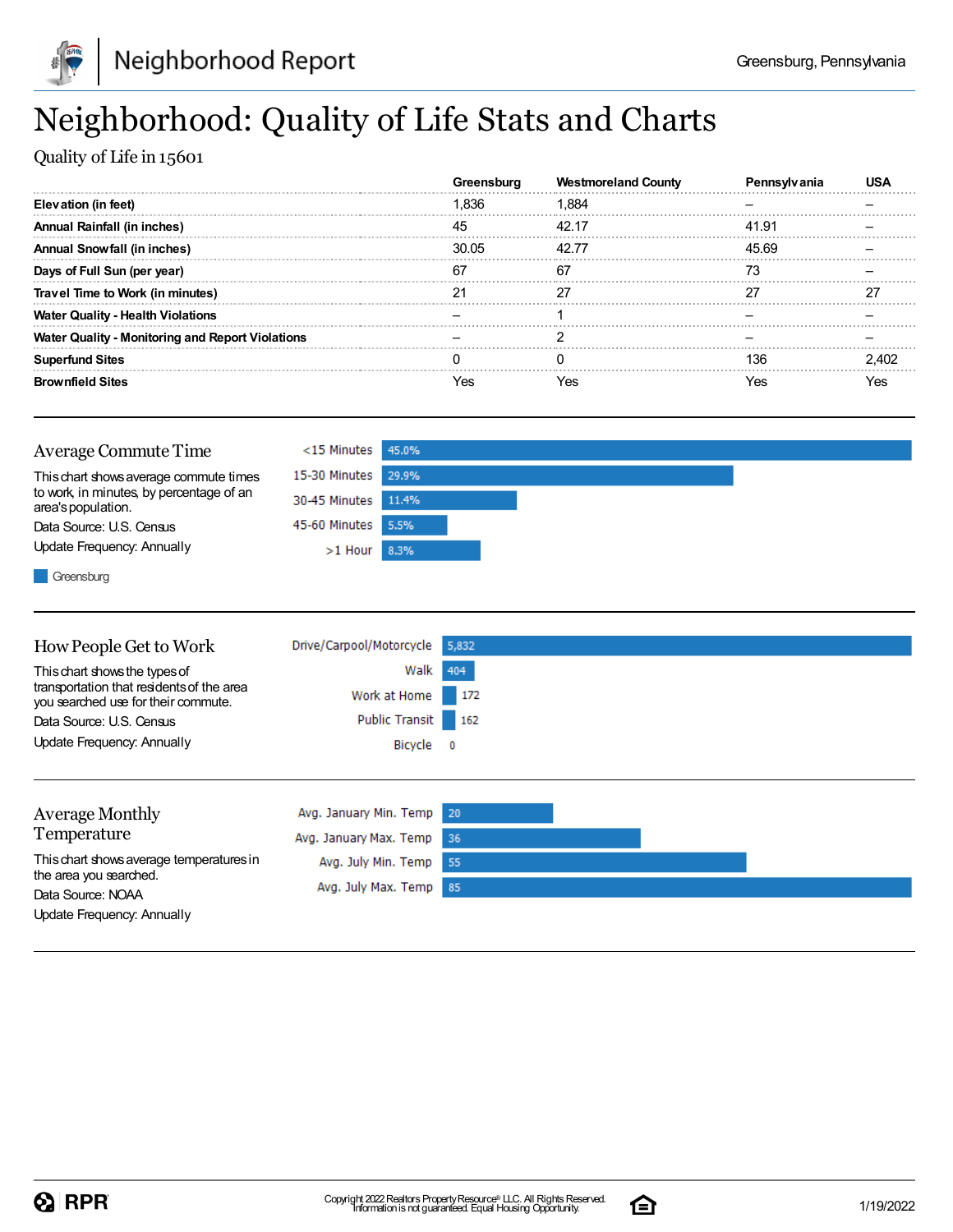